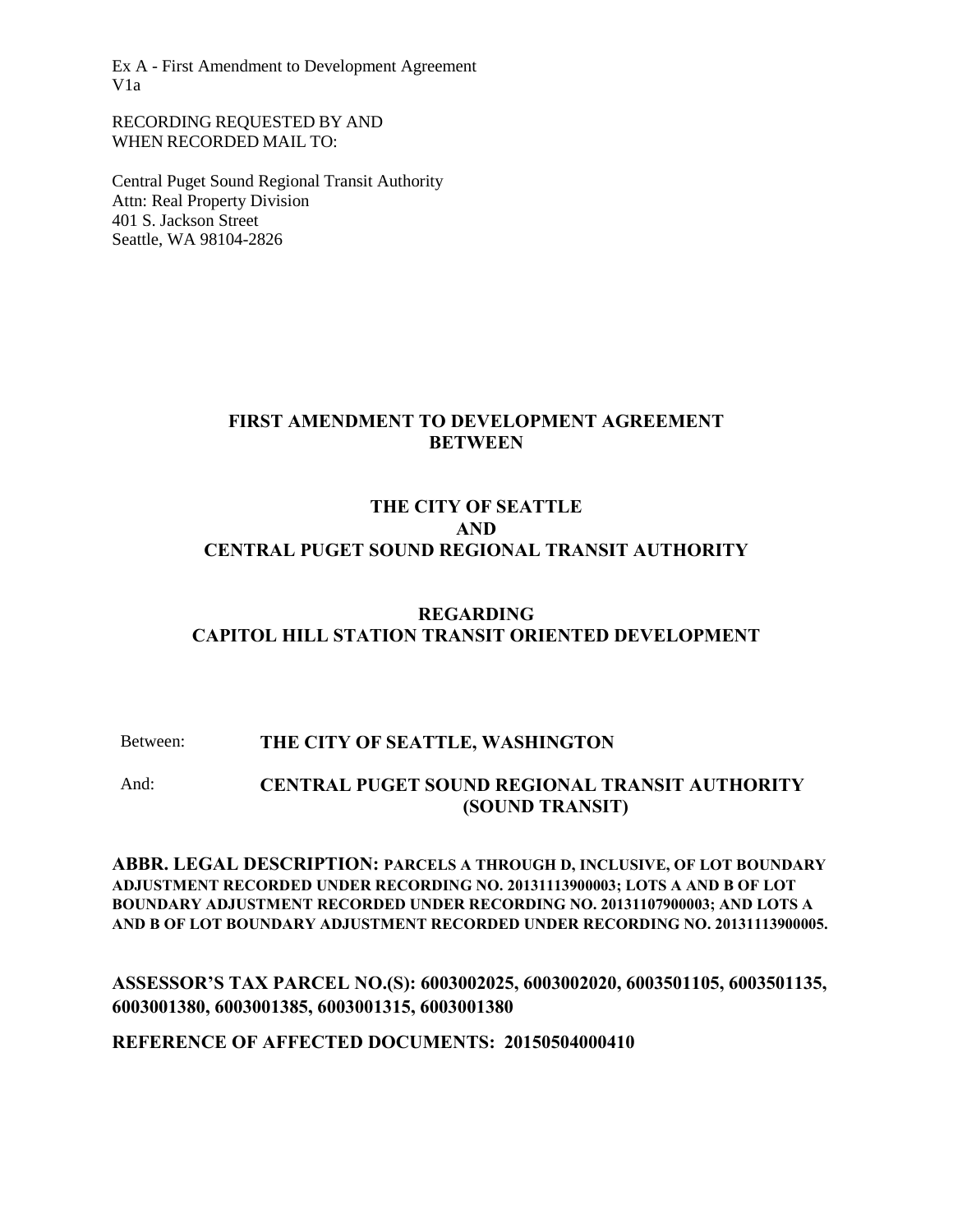#### **FIRST AMENDMENT TO DEVELOPMENT AGREEMENT**

### **Between**

### **THE CITY OF SEATTLE**

#### **And**

### **CENTRAL PUGET SOUND REGIONAL TRANSIT AUTHORITY**

#### **Regarding**

### **CAPITOL HILL STATION TRANSIT ORIENTED DEVELOPMENT**

This First Amendment to Development Agreement ("Amendment") is entered into by and between THE CITY OF SEATTLE ("City"), a Washington municipal corporation, and the CENTRAL PUGET SOUND REGIONAL TRANSIT AUTHORITY ("Sound Transit"), a regional transit authority created pursuant to Chapter. 81.104 RCW and Chapter 81.112 RCW (together the "Parties").

#### **RECITALS**

- A. Sound Transit and the City entered into that certain Development Agreement recorded on May 4, 2015 under King County recording number 20150504000410 (the "Development Agreement") with respect to the development of the real property legally described on Exhibit  $\overline{A}$  hereto, comprising five sites referred to as Sites A, B-North, B-South, C, and D.
- B. Pursuant to the Development Agreement, Site B-North is to be developed as "Affordable Housing" for households with incomes not exceeding 60% of "median income" as defined in SMC 23.84A.025 ("Median Income"). The Parties did not intend for the below-grade portions of Site B-North to be developed as Affordable Housing.
- C. As anticipated in the Development Agreement, the City approved a lot boundary adjustment ("LBA") to establish legal lots that correspond to certain Development Agreement Sites. *See* LBA No. 3015588, recorded under King County recording number 20131113900003. "Parcel C" in the LBA corresponds to Site B-North.
- D. Schemata Workshop, Inc., applied for and received a Master Use Permit, permit number 3021177-LU (the "MUP"), approving a development (the "Project") on Parcel C (corresponding to Site B-North), to consist of a 110-unit affordable housing project, serving households with incomes at or below 60% of Median Income, with a community center, located above a 30-stall parking garage accessory to development proposed for LBA Parcel D (corresponding to Site B-South).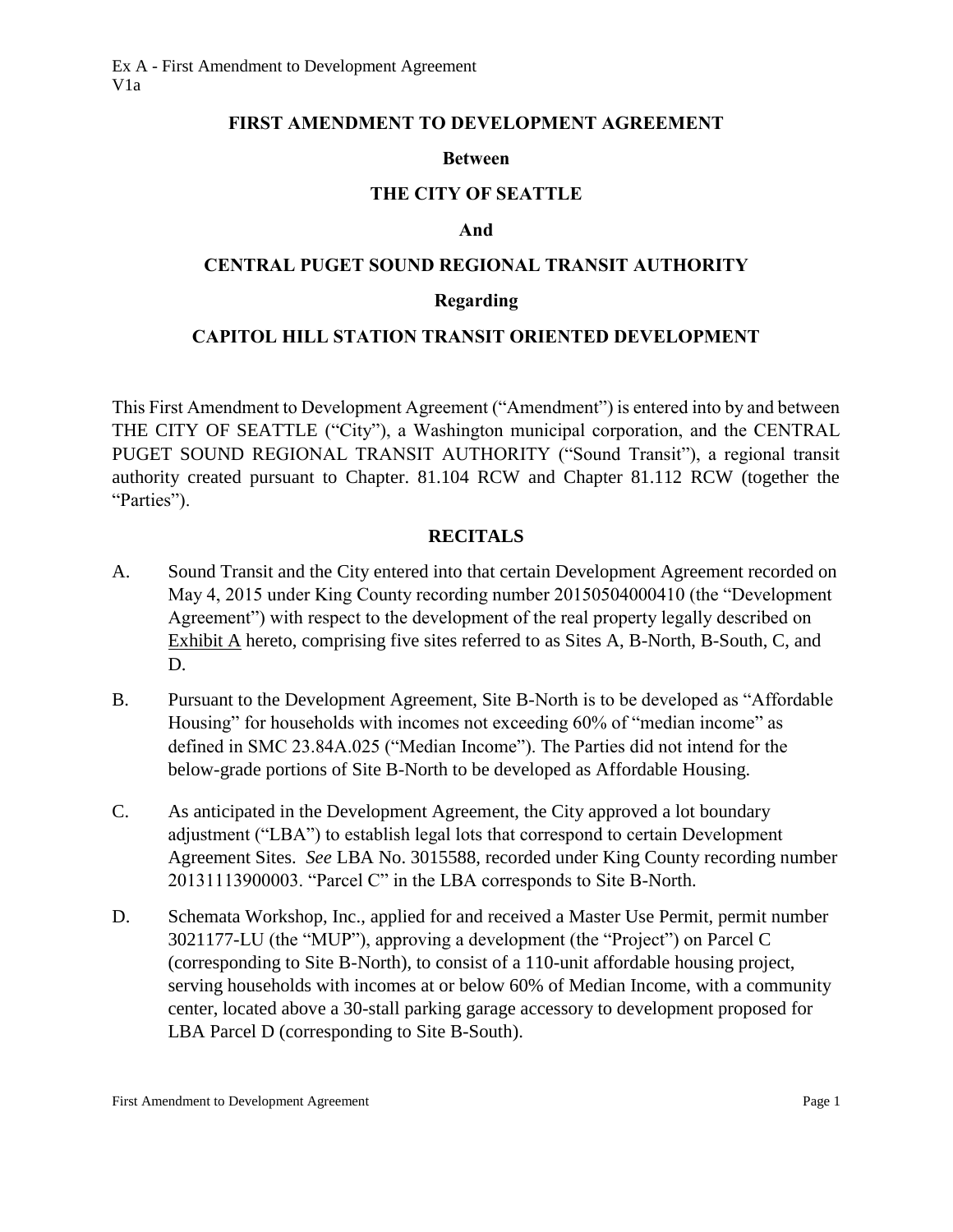- E. Site B-North has been subjected to the Washington Condominium Act, RCW 64.34, pursuant to a Condominium Declaration for Station House Condominium ("Declaration") executed by Sound Transit, as Declarant, dated as of \_\_\_\_\_\_\_\_\_, 2018 and recorded under King County Recording No. \_\_\_\_\_\_\_\_\_\_\_\_\_\_\_\_. The Declaration created two condominium units: the "Affordable Housing Unit" and the "Garage Unit." The Parties do not intend for the Garage Unit to be developed as Affordable Housing.
- F. To facilitate financing for the Project, the Parties desire to amend Section 2.5 and related provisions of the Development Agreement to modify the definition of "Affordable Housing" and to reflect that, pursuant to the MUP and consistent with the Parties' intent in the Development Agreement, Site B-North may consist of affordable housing dwelling units (which may include affordable live-work units), a manager's unit, a community center, and below-grade parking.

NOW, THEREFORE, in consideration of the mutual promises and covenants set forth herein, the City and Sound Transit hereby agree to amend the Development Agreement as follows:

1. Recital K of the Development Agreement is amended as follows [*new text underlined, deleted text struck through*]:

K. Sound Transit will dispose of Sites A, B-South, and C by means of a competitive process that will begin with a Request for Qualifications ("RFQ"), followed by a Request for Proposals ("RFP"). Responses for Sites A, B-South, and C will be evaluated concurrently to allow developers to submit individual proposals for each parcel and allow master developers to complete for two or more parcels with a single development proposal. Sound Transit will dispose of Site D through a similar process if Seattle Central Community College does not acquire Site D pursuant to a prior agreement with Sound Transit. Sound Transit will dispose of Site B-North in cooperation with the City's Office of Housing by offering that Site for development exclusively as affordable housing. The timing of these processes will depend upon site availability after construction of the Station is complete, as determined by the Sound Transit Board.

2. Section 2.5 of the Development Agreement is amended as follows (with Section 2.6, unchanged, shown for context) [*new text underlined, deleted text struck through*]:

**2.5** Site B-North shall be developed exclusively as Affordable Housing, which development may also include: affordable live-work units that do not include retail use, a manager's unit; a below-grade parking garage accessory to a site other than Site B-North; and a community center consistent with Section 2.6. For purposes of this Agreement, "Affordable Housing" means affordable housing as defined in SMC 23.84A.016, for households with: (a) that is subject to income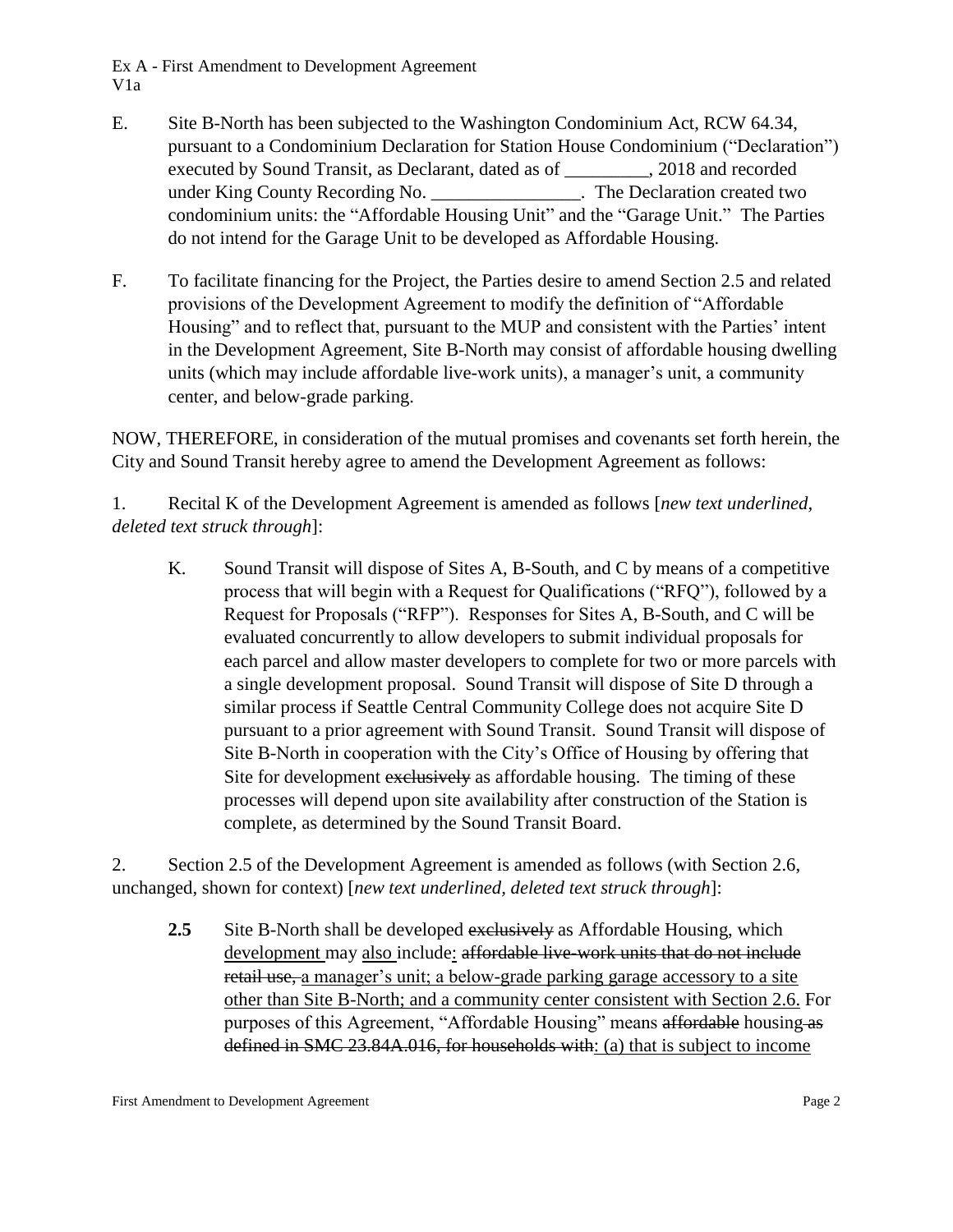and rent restrictions in any regulatory agreement required by The City of Seattle Office of Housing or its successor agency with respect to the development or financing of the housing on Site B-North; or (b) in the absence of any such regulatory agreement, serving residents with household incomes at the time of initial occupancy not exceeding 60% of area "median income" as defined in SMC 23.84A.025, with rents that do not exceed 30% of 60% of median income. "Affordable Housing" may include live-work units that do not include a retail use.

**2.6** Notwithstanding the limitations imposed by Sections 2.2, 2.4, and 2.5, a community center as defined in SMC 23.84A.018 shall be permitted within the first 40 vertical feet on Sites A, B-North, C, and D. The area of any community center shall be exempt from FAR calculations.

3. Section 5.1 of the Development Agreement is amended as follows [*new text underlined, deleted text struck through*]:

# **5.1** Site B-North shall be developed consistent with Sections 2.5 and 2.6-exclusively as Affordable Housing.

4. Section 11.1 of the Development Agreement is amended as follows [*new text underlined, deleted text struck through*]:

**11.1** During the MUP process, DPD may approve applications that vary in minor ways from the requirements of this Agreement. A minor variation is one that: (a) is consistent with the intent of this Agreement to achieve high-quality transitoriented development near the Station; (b) will not result in significantly greater impacts than are allowed by this Agreement; and (c) will provide at least as much open space, amenity area, and Affordable Housing and Affordable Units as would a project that does not vary from the requirements of this Agreement. A minor variation may not approve greater height than is authorized by this Agreement. Any variation reflected in plans approved by DPD for permit purposes is considered to comply with this Agreement for all purposes. For purposes of this Agreement, "DPD" shall include the Seattle Department of Construction and Inspections and any successor City department.

5. Section 13.1 of the Development Agreement is amended as follows [*new text underlined, deleted text struck through*]:

**13.1** Sound Transit will offer Site B-North to not-for-profit developers for development solely as of Affordable Housing consistent with Sections 2.5 and 2.6. Sound Transit will provide for City participation in the RFQ/P process for this Site so that the City may assist in evaluating the proposals and may offer appropriate City financing.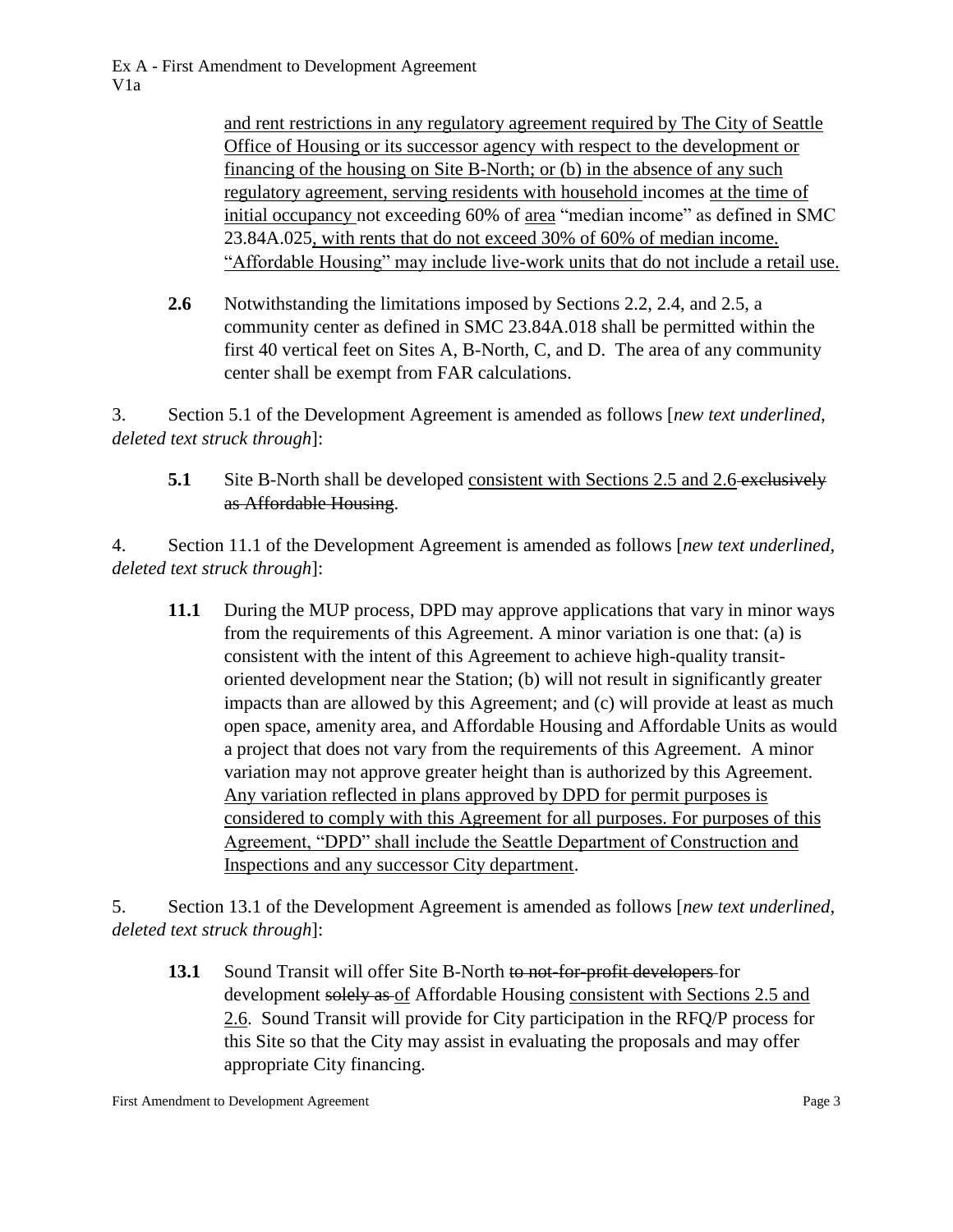**IN WITNESS WHEREOF,** each of the parties has executed this Amendment by its authorized representative.

# **CENTRAL PUGET SOUND REGIONAL TRANSIT AUTHORITY**,

a Washington municipal corporation

By:

Peter Rogoff Chief Executive Officer

Date:

Approved as to form:

By:

Sound Transit legal counsel

STATE OF WASHINGTON )

) ss

COUNTY OF KING (

I certify that I know or have satisfactory evidence that Peter Rogoff is the person who appeared before me, and said person acknowledged that he signed this instrument, on oath stated that he is authorized to execute the instrument and acknowledged it as the Chief Executive Officer of the Central Puget Sound Regional Transit Authority to be the free and voluntary act of such party for the uses and purposes mentioned in this instrument.

WITNESS my hand and official seal this 100 day of 2018, 2018

| NOTARY PUBLIC in and for the State of<br>Washington residing at |
|-----------------------------------------------------------------|
| My appointment expires                                          |

Print Name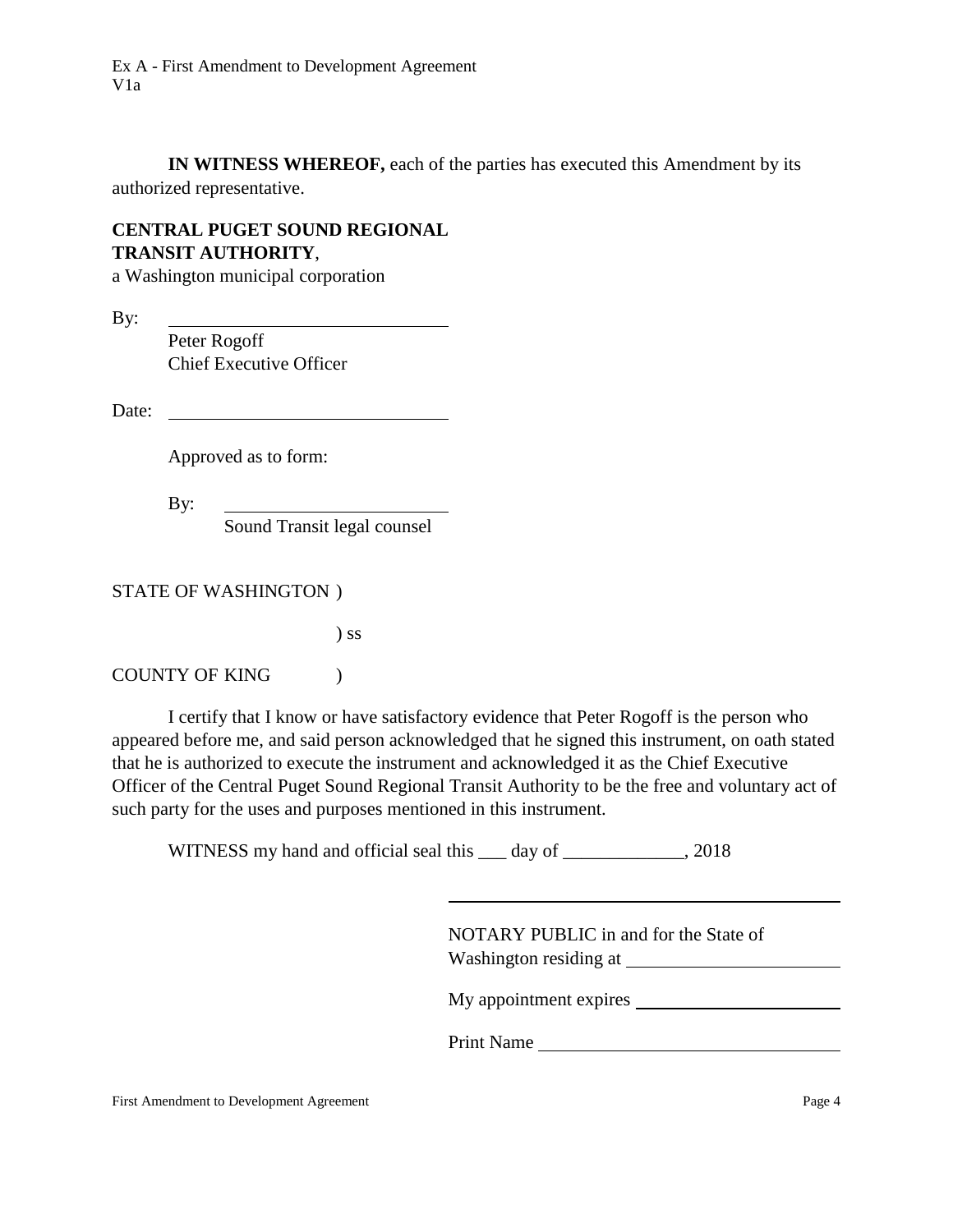### **THE CITY OF SEATTLE**,

a Washington municipal corporation

By: <u> 1990 - Johann Barbara, martin a</u>

Name:

Title:

Date:

Authorized by Ordinance No.

### STATE OF WASHINGTON )

) ss

### COUNTY OF KING (

I certify that I know or have satisfactory evidence that \_\_\_\_\_\_\_\_\_\_\_\_\_\_ is the person who appeared before me, and said person acknowledged that she/he signed this instrument, on oath stated that she/he is authorized to execute the instrument and acknowledged it as the

of The City of Seattle to be the free and voluntary act of such party for the uses and purposes mentioned in this instrument.

WITNESS my hand and official seal this 100 day of 2018, 2018

NOTARY PUBLIC in and for the State of Washington residing at

My appointment expires

Print Name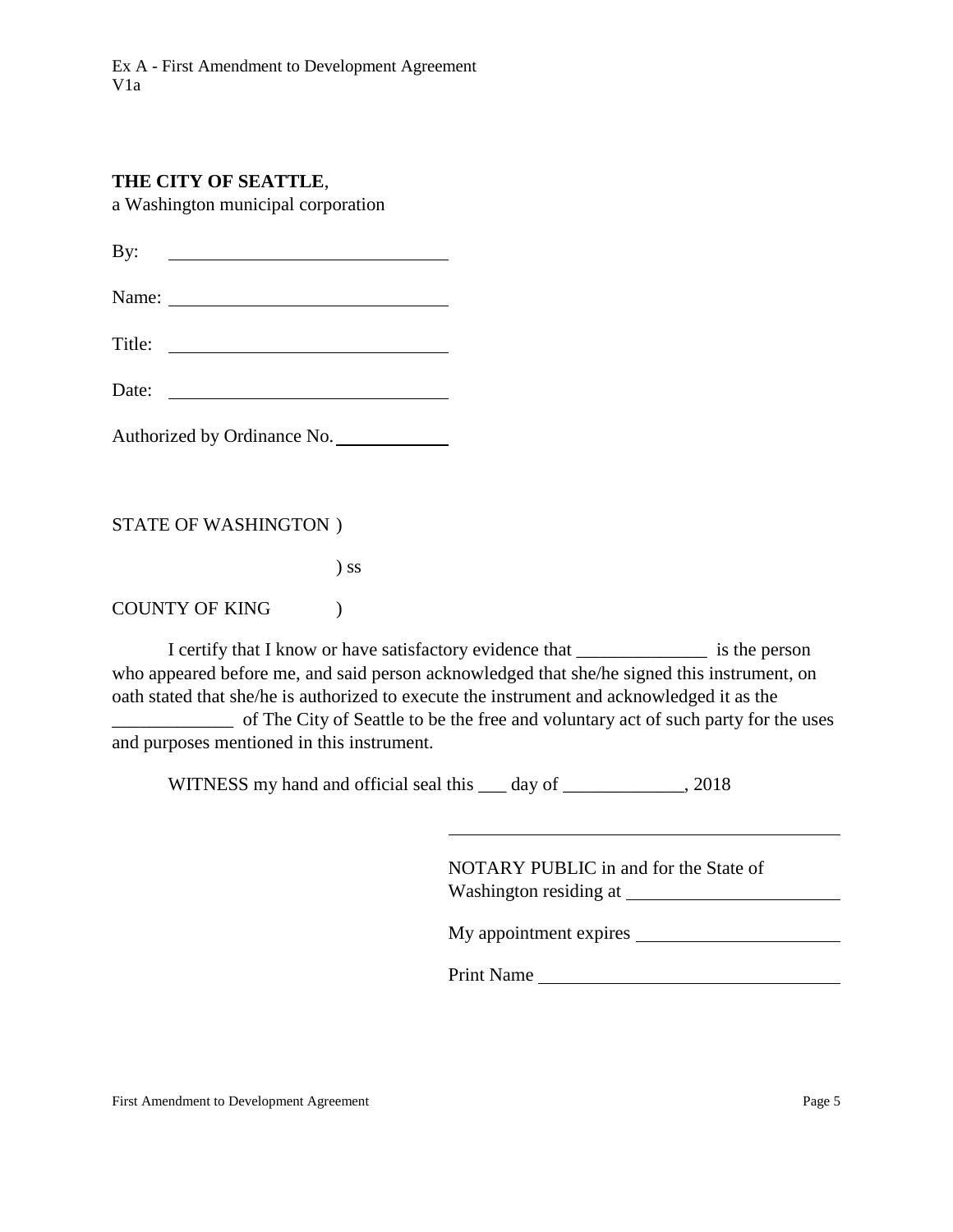#### **Acknowledged and Consented to:**

**MEPT CAPITOL HILL STATION JOINT VENTURE LLC**, a Delaware limited liability company

By: Gerding/Edlen Development Company, LLC, an Oregon limited liability company, its Manager

By: GEDI, Inc., an Oregon corporation, its Manager

 $\mathbf{B} \mathbf{y}$ : Name: Jill Sherman Its: Vice President

STATE OF WASHINGTON ) ) SS. COUNTY OF KING )

I certify that I know or have satisfactory evidence that Jill Sherman is the person who appeared before me, and said person acknowledged that he signed this instrument, on oath stated that she is authorized to execute the instrument and acknowledge it as the Vice President of GEDI, Inc., the Manager of Gerding/Edlen Development Company, LLC, the Manager of MEPT Capitol Hill Station Joint Venture LLC, a Delaware limited liability company to be the free and voluntary act of such party for the uses and purposes mentioned in this instrument.

Dated:  $0.2018$ 

Notary name printed or typed: \_\_\_\_\_\_\_\_\_\_\_\_\_\_\_\_\_\_\_ Notary Public in and for the State of Residing at My appointment expires: \_\_\_\_\_\_\_\_\_\_\_\_\_\_\_\_\_\_\_\_\_\_